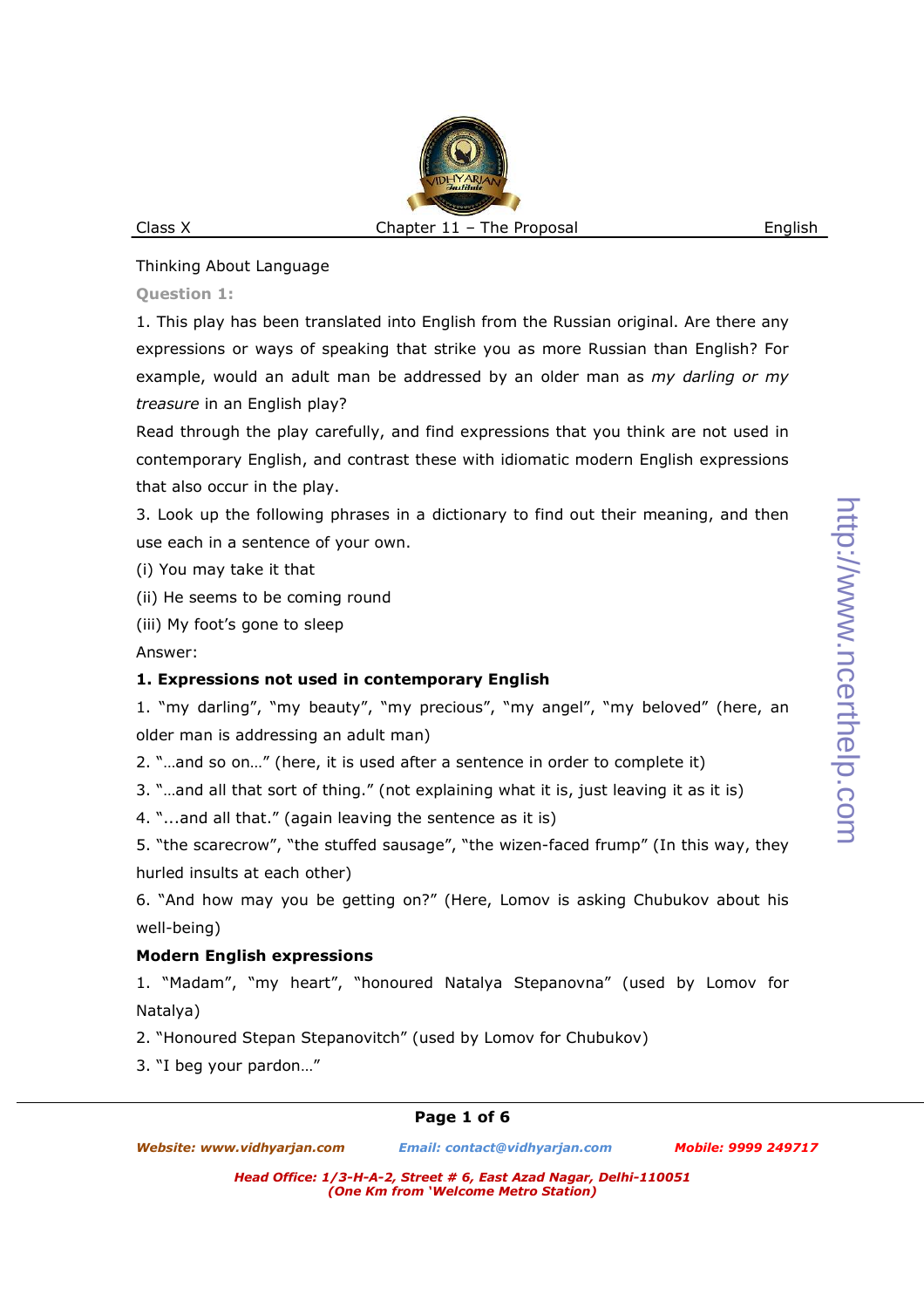- 4. "My dear fellow" (Chubukov addressing Lomov)
- 5. "malicious, double-faced intriguer", "fool" (Chubukov insulting Lomov)
- **3.** (i)You may take it that I am lying, but in fact it will help you in the long run.
- (ii) He seems to be coming round after the trauma of his father's death.
- (iii) After the three hour long yoga session, my foot's gone to sleep.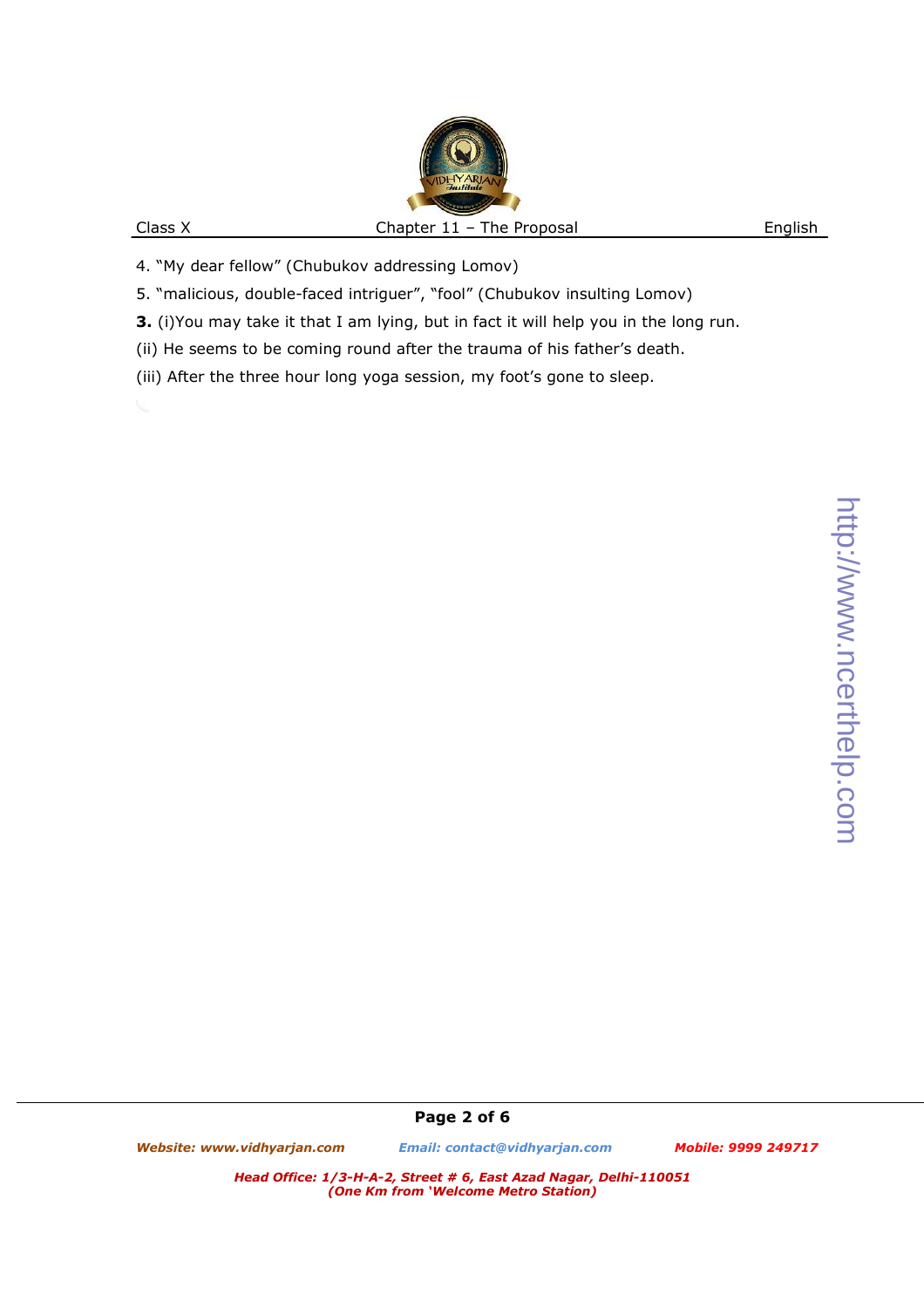#### Thinking About the Play

#### **Question 1:**

What does Chubukov at first suspect that Lomov has come for? Is he sincere when he later says "And I've always loved you, my angel, as if you were my own son"? Find reasons for your answer from the play.

## Answer:

At first, Chubukov suspected that Lomov had come to borrow money. He was not sincere when he told Lomov that he had always loved him and that he was like his own son. He had decided that he would not give Lomov any money if he tried borrowing from him. If he truly meant what he had said, then he would not have thought of not giving him money. He said so only because Lomov had come with the proposal to marry his daughter.

# **Question 2:**

Chubukov says of Natalya: "... as if she won't consent! She's in love; egad, she's like a lovesick cat…" Would you agree? Find reasons for your answer.

## Answer:

Chubukov thought that Lomov was a good marriage prospect for his daughter. He had been waiting for this proposal. When Lomov expressed his doubt regarding Natalya's consent to the proposal, Chubukov immediately told him that she was in love with him. However, this was not true. Natalya did not seem to be in love with Lomov at any point in the play. It seemed like she was more attached to her land, meadows and dogs than to Lomov. In fact, the way they kept getting into arguments about trivial matters suggests that neither Lomov nor Natalya was in love with the other.

# **Question 3:**

(i) Find all the words and expressions in the play that the characters use to speak about each other, and the accusations and insults they hurl at each other. (For example, Lomov in the end calls Chubukov an intriguer; but earlier, Chubukov has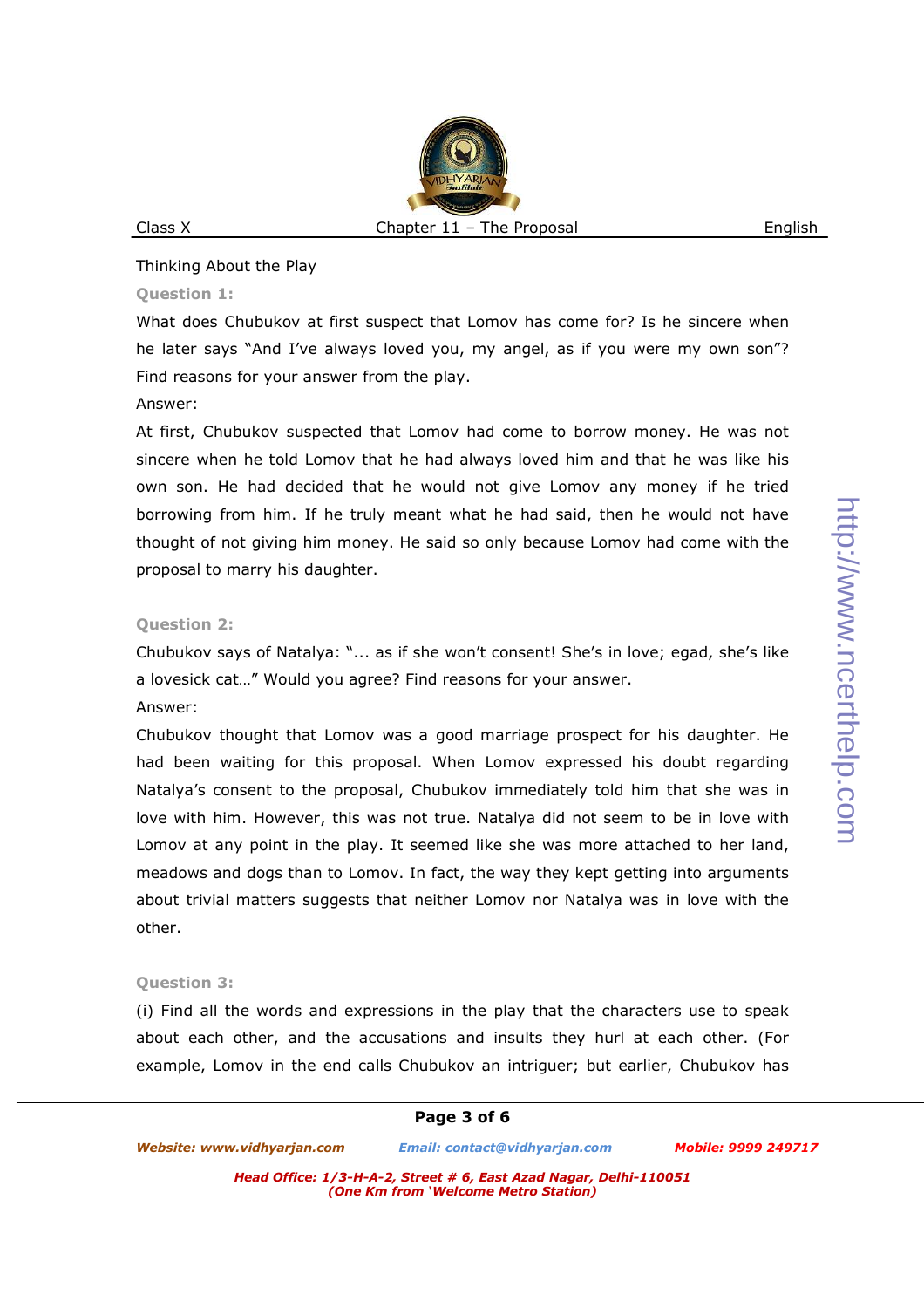himself called Lomov a "malicious, double faced intriguer." Again, Lomov begins by describing Nayalya as " an excellent housekeeper, not bad-looking, well-educated.") Answer:

 **(i)** Several words and expressions have been used by the characters to describe each other. Some of them are as follows:

**Chubukov:** grabber; intriguer; old rat; Jesuit

**Natalya:** a lovesick cat; an excellent housekeeper; not bad-looking, well-educated **Lomov:** a good neighbour; a friend; impudent; pettifogger; a malicious, doublefaced intriguer; rascal; blind hen; turnip-ghost; a villain; a scarecrow; monster; the stuffed sausage; the wizen-faced frump; boy; pup; milksop; fool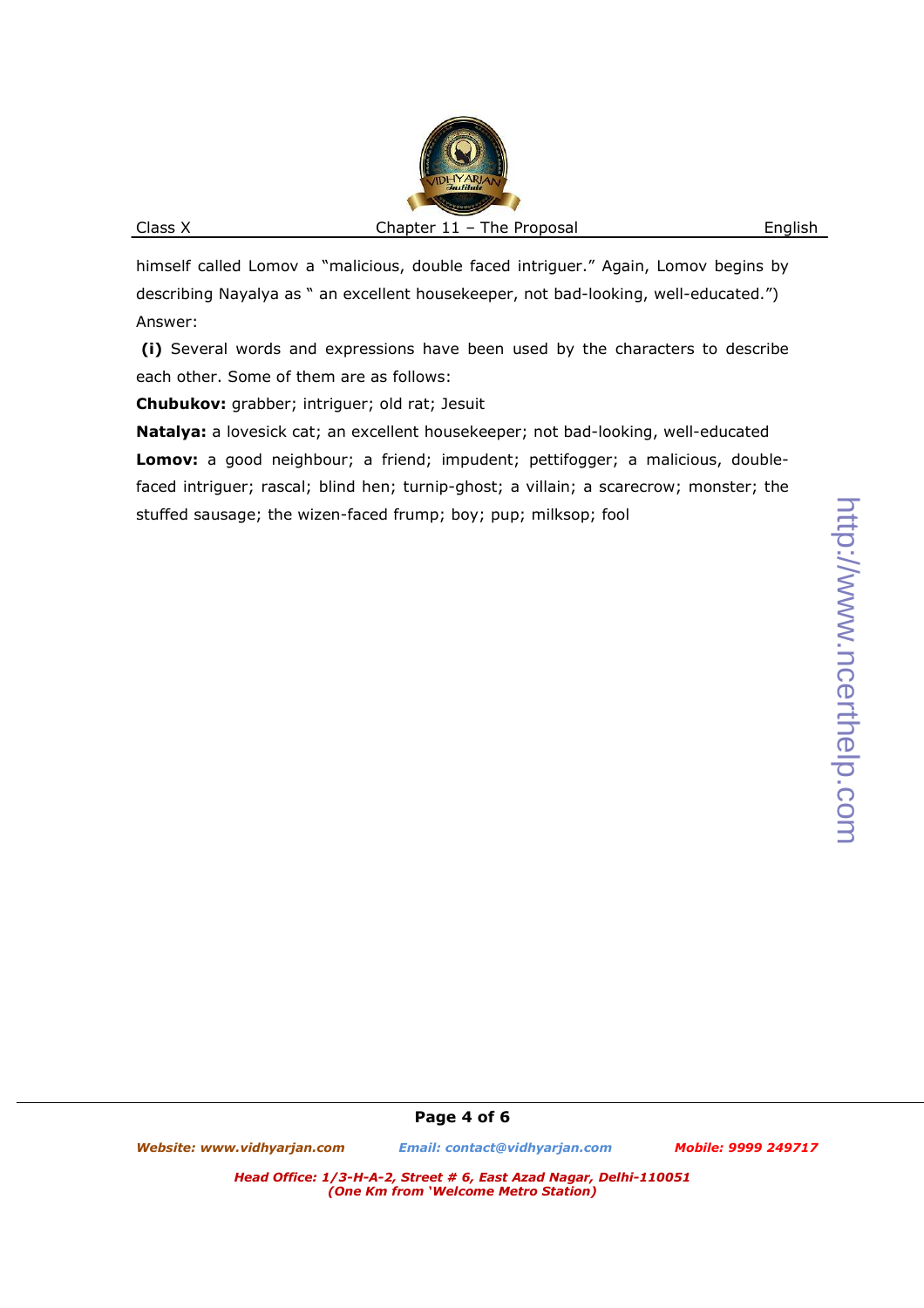### Thinking About Language

#### **Question 2:**

You mush have noticed that when we report someone's exact words, we have to make some changes in the sentence structure. In the following sentences fill in the blanks to list the changes that have occurred in the above pairs of sentences. One has been done for you.

1. To report a question, we use the reporting verb asked (as in Sentence Set 1).

2. To report a declaration, we use the reporting verb \_\_\_\_\_\_\_\_\_\_\_.

3. The adverb of place *here* changes to  $\blacksquare$ .

4. When the verb in direct speech is in the present tense, the verb in reported speech is in the \_\_\_\_\_\_\_\_\_\_\_\_\_\_\_\_\_\_\_ tense (as in Sentence Set 3).

5. If the verb in direct speech is in the present continuous tense, the verb in reported speech changes to example, tense. For example,

changes to *was getting*.

6. When the sentence in direct speech contains a word denoting respect, we add the adverb **EXEC 20** in the reporting clause (as in Sentence Set 1).

7. The pronouns *I*, *me*, *our* and *mine*, which are used in the first person in direct speech, change to third person pronouns such as  $\frac{1}{2}$ ,  $\frac{1}{2}$ 

\_\_\_\_\_\_\_\_\_\_\_ or \_\_\_\_\_\_\_\_\_\_in reported speech.

## Answer:

1. To report a question, we use the reporting verb asked.

2. To report a declaration, we use the reporting verb declared.

3. The adverb of place *here* changes to there.

4. When the verb in direct speech is in the present tense, the verb in reported speech is in the past tense.

5. If the verb in direct speech is in the present continuous tense, the verb in reported speech changes to past continuous tense. For example, am getting changes to *was getting*.

6. When the sentence in direct speech contains a word denoting respect, we add the adverb respectfully in the reporting clause.